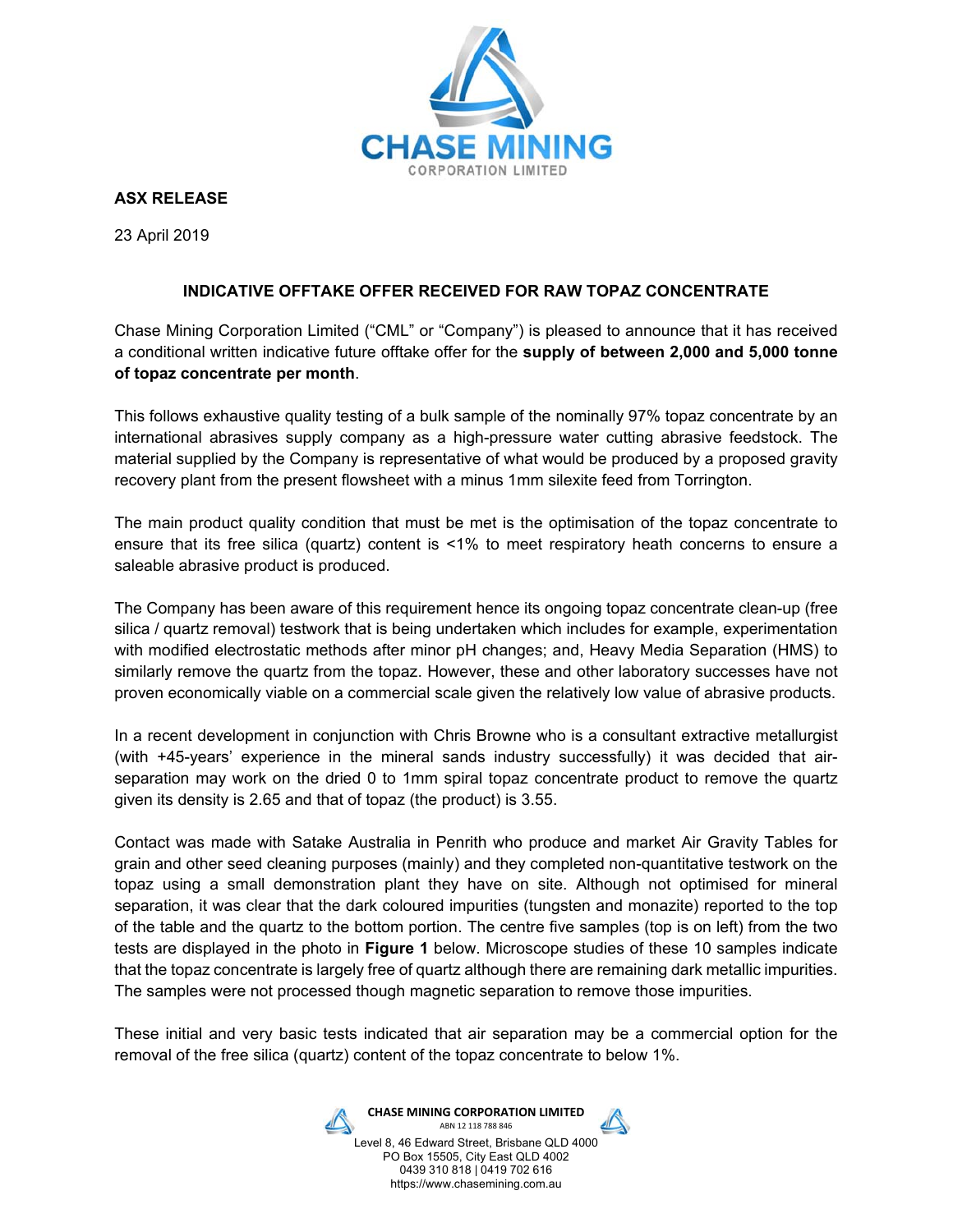

**Figure 1: Satake Air Gravity Table Testwork** 

Chris Browne and associate Craig Clark then refurbished a larger circa 1950 air table that was in storage at Currumbin Minerals and undertook a range of trial-and-error detail studies (remembering that this equipment was pre-digital control era, see **Figure 2**).



**Figure 2: Air Gravity Table Testwork**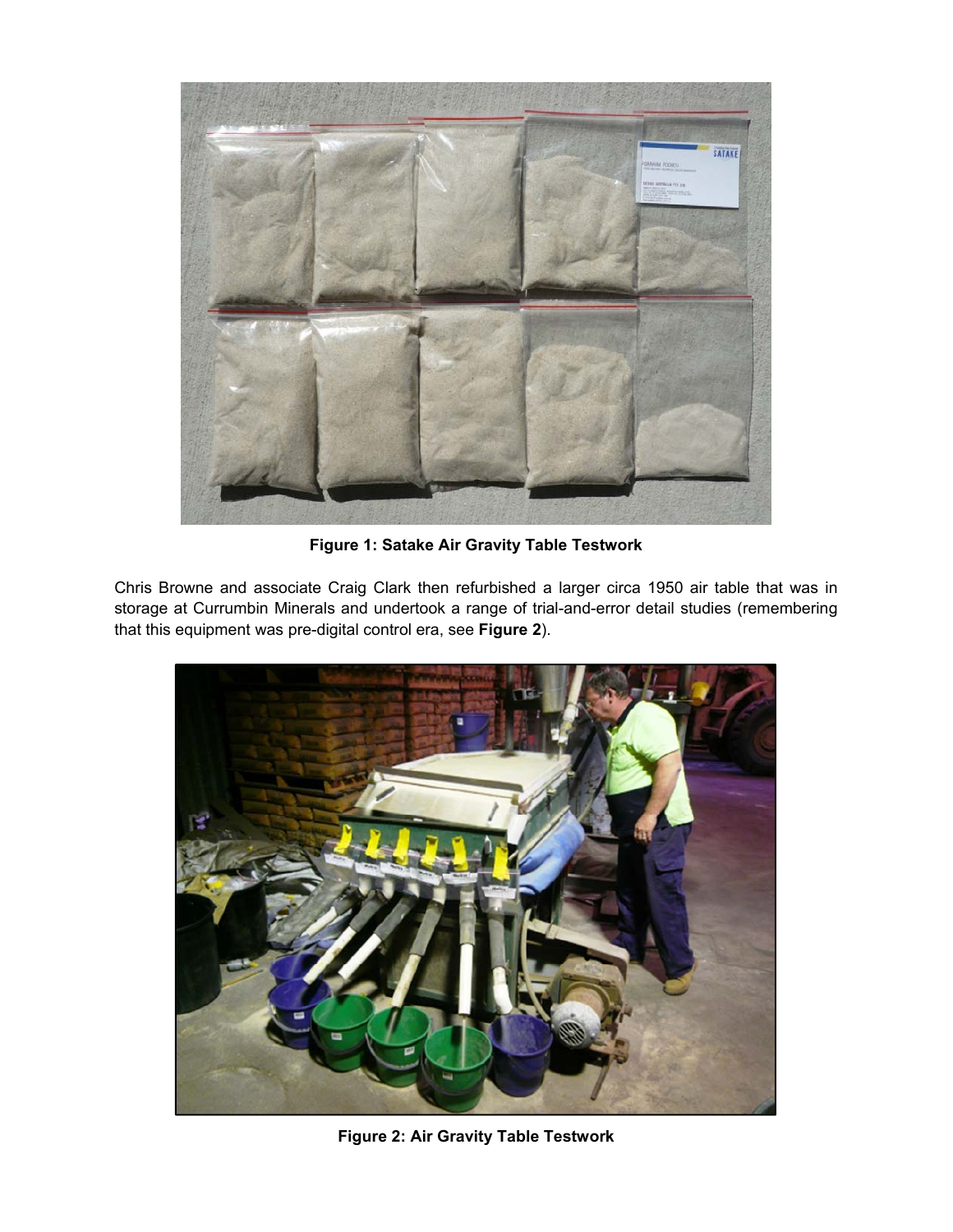Once the correct decking cloth was sourced and the correct airflow and table angle settings were determined, the table performed very well as outlined below.

Two stages of trials were completed, the first being quantified repeat tests on an approximately 8kg sample to establish certain experimental parameters. The later or second tests were carried out on a 2.2 tonne bulk sample at a feed rate of approximately 0.25 tonne/hour. Both sets of data below are from one pass processing and the recovery of ~55% of the contained topaz at <1% silica will be increased by reprocessing of the remaining topaz product. What has been proven though is that air table clean-up to remove free silica from the topaz concentrate for abrasive applications does work.

# **Air Table Trials on Minus 1 mm Topaz-Tungsten Spiral Concentrate – Test Procedure**

The magnetic mineral content (predominantly tungsten in the form of ferberite and minor cerium rich monazite) of the feed and then of each product fraction was determined by passage over a Reading Induced Roll Laboratory Magnetic Separator, using a standard separation technique at 18,000 Gauss.

The first air table test was done on **a ~8kg sample**. The bulk of the tungsten concentrate was clearly delineated in the top 20% of the table discharge. The balance of the magnetics tended to report to an increasing degree in the lower cuts. It should be noted that the feed used during these tests consisted of unsized minus 1mm topaz and tungsten concentrate indicative of what would be produced at Torrington once in operation.

The non-magnetics from this procedure was then analysed for silica, using a conventional bromoform separation procedure. These separation results are portrayed in **Table 1** and show that recovery of >52.9% of the contained topaz in the concentrate feed can be expected with 1% or less contained free silica (quartz). Only single pass tests were conducted, and it is assumed that reprocessing of the other cuts will result in higher topaz recoveries containing <1% silica.

| <b>CUT</b>     | Weight | Weight           | <b>Cumulative</b> | <b>Cumulative</b> | Cumulative %   |
|----------------|--------|------------------|-------------------|-------------------|----------------|
|                | (kg)   | Distribution (%) | Weight (kg)       | Weight (%)        | Silica content |
|                |        |                  |                   |                   |                |
| 1 (Top)        | 1.770  | 23.1             | 1.77              | 23.1              | 0.0            |
| $\overline{2}$ | 0.730  | 9.5              | 2.50              | 32.6              | 0.8            |
| 3              | 1.549  | 20.3             | 4.05              | 52.9              | 0.6            |
| Lower cuts     | 3.600  | 47.1             | 7.65              | 100.0             |                |
| <b>TOTAL</b>   | 7.649  | 100.0            |                   |                   |                |

#### **Table 1: Air Table Test – 1**

In the second air table test a **+2 tonne bulk sample** of the Spiral Concentrate was processed over the same laboratory scale air table with different cloth decking at a controlled rate of approximately 0.25 tonnes/hour. The discharge was split into 7 fractions (**Figure 2** above).

The Bromoform separation results below show that at least a 55% recovery of the contained topaz in the concentrate feed with <1% contained free silica (quartz) can be realised. Again, only single pass tests were conducted, and it is assumed that reprocessing of the other cuts will result in higher topaz recoveries containing <1% silica. The results from these tests are shown **Table 2.**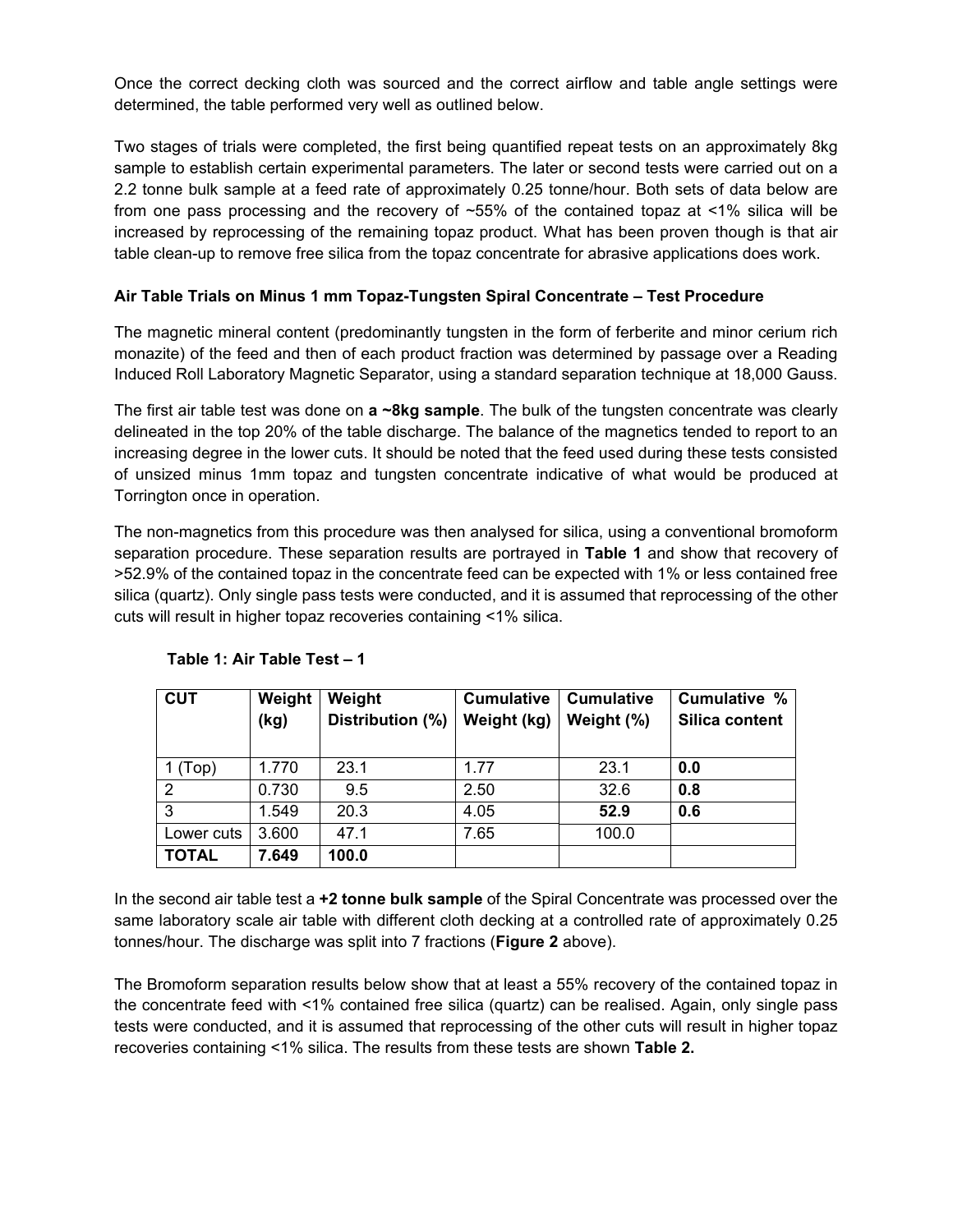| <b>Table Cut</b> | <b>Distribution By Table Cut</b> |                         |                            | <b>Cumulative weight</b><br><b>Distribution</b> |               | <b>Cumulative %</b><br><b>Silica Content</b> |
|------------------|----------------------------------|-------------------------|----------------------------|-------------------------------------------------|---------------|----------------------------------------------|
|                  | <b>Total</b><br>Weight           | Weight<br><b>Silica</b> | <b>Silica</b><br>Grade (%) | Total                                           | <b>Silica</b> |                                              |
| $1$ (top)        | 2.6                              | 0.0026                  | 0.1                        | 2.6                                             | 0.0026        | 0.1                                          |
| 2                | 14.9                             | 0.0149                  | 0.1                        | 17.5                                            | 0.0175        | 0.1                                          |
| 3                | 17.8                             | 0.1958                  | 1.1                        | 35.3                                            | 0.2133        | 0.6                                          |
| $\overline{4}$   | 11.8                             | 0.2006                  | 1.7                        | 47.1                                            | 0.4139        | 0.9                                          |
| 5                | 7.6                              | 0.1216                  | 1.6                        | 54.7                                            | 0.5355        | 1.0                                          |
| 6                | 10.2                             | 1.7136                  | 16.8                       | 64.9                                            | 2.2491        | 3.5                                          |
| $\overline{7}$   | 35.1                             | 3.7206                  | 10.6                       | 100.0                                           | 5.9697        | 6.0                                          |
| <b>TOTAL</b>     | 100.0                            | 5.9697                  | 6.0                        |                                                 |               |                                              |

**Table 2: Air Table Test - 2** 

#### **Future planned testwork**

The above two tests confirm that at least 50% of the topaz at a silica content meeting blasting media health specification is achievable on an air table. However, the yield can probably be considerably increased by repassing the balance of the topaz over a second table.

 A commercial size air table has been built (**Figure 3**) and will be available to optimise the testwork at a future date.



**Figure 3: Newly constructed commercial Size Air Gravity Table Testwork**